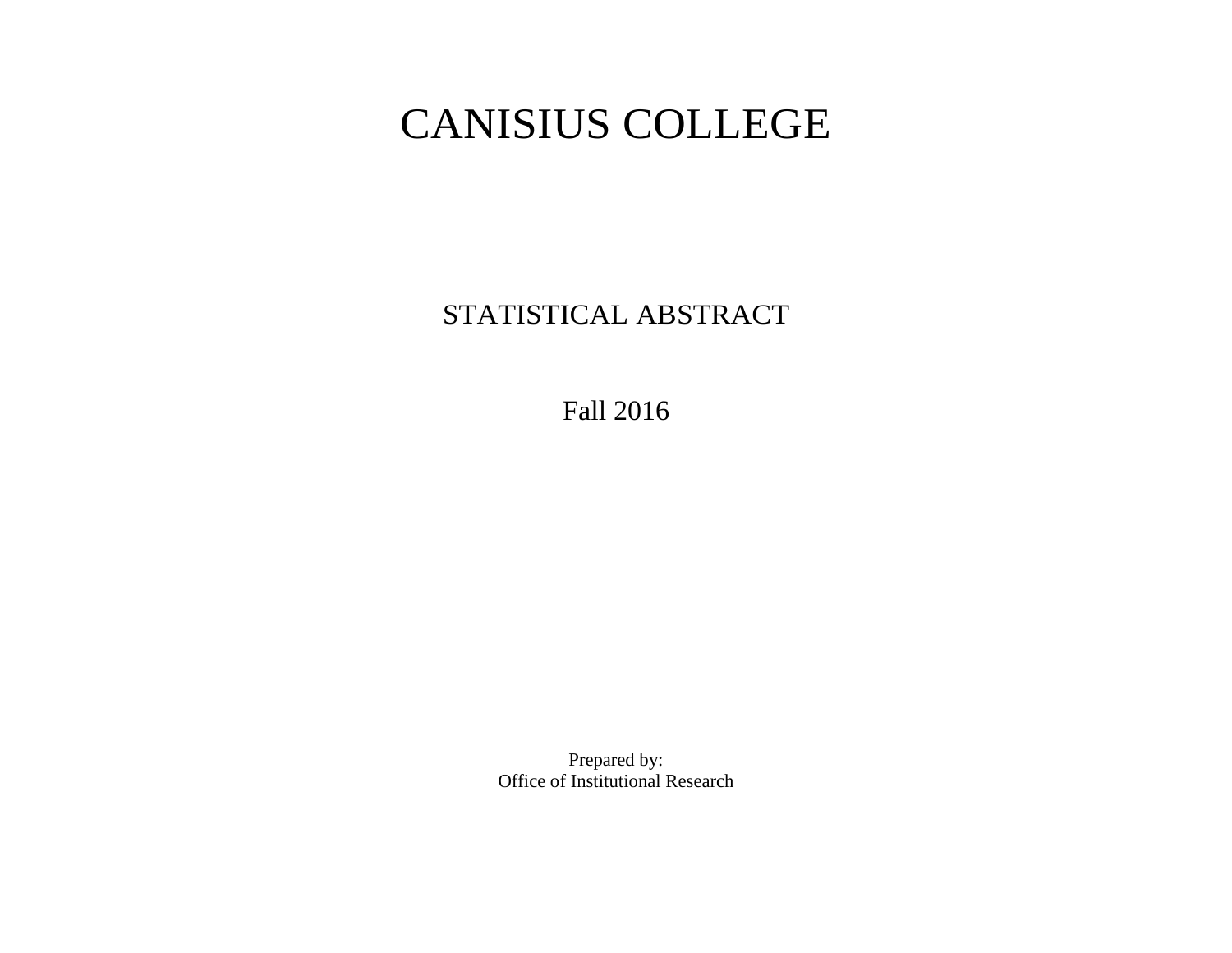# Canisius College at a Glance

|                                   | Undergr | Graduate | Total   |
|-----------------------------------|---------|----------|---------|
| Enrollment, Fall 2016             | 2,595   | 1,139    | 3,734   |
| Enrollment, Fall 2015             | 2,671   | 1,233    | 3,904   |
| Percent Change in Enrollment      | $-2.8%$ | $-7.6%$  | $-4.4%$ |
|                                   |         |          |         |
| Number Full-time                  | 2,474   | 485      | 2,959   |
| Number Part-time                  | 121     | 654      | 775     |
|                                   |         |          |         |
| Percent Full-time                 | 95.3%   | 42.6%    | 79.2%   |
| Percent Part-time                 | 4.7%    | 57.4%    | 20.8%   |
|                                   |         |          |         |
| Credit Hours Attempt. Fall 2016   | 38,719  | 8,714    | 47,433  |
| Credit Hours Attempt. Fall 2015   | 39,764  | 9,027    | 48,791  |
| Percent Change in CH Attempted    | $-2.6%$ | $-3.5%$  | $-2.8%$ |
|                                   |         |          |         |
| FTE, Fall 2016                    | 2,518   | 861      | 3,379   |
| FTE, Fall 2015                    | 2,589   | 914      | 3,503   |
| Percent Change in FTE             | $-2.7%$ | $-5.8%$  | $-3.5%$ |
|                                   |         |          |         |
| <b>Enrollment by College</b>      |         |          |         |
| College of Arts and Sciences      | 1,424   | 68       | 1,492   |
| School of Education & Human Serv. | 388     | 769      | 1,157   |
| <b>Wehle School of Business</b>   | 697     | 301      | 998     |
| No College Designated             | 86      | 1        | 87      |
|                                   |         |          |         |
|                                   |         |          |         |
| <b>Enrollment by Gender</b>       |         |          |         |
| <b>Percent Male</b>               | 48.4%   | 38.5%    | 45.4%   |
| <b>Percent Female</b>             | 51.6%   | 61.5%    | 54.6%   |
|                                   |         |          |         |
| Average Age                       | 20.2    | 29.2     | 22.9    |
| Enrollment by Residence           |         |          |         |
| On-campus Resident                | 1,197   | 25       | 1,222   |
| <b>Percent Resident</b>           | 46.1%   | 2.2%     | 32.7%   |
|                                   |         |          |         |
|                                   |         |          |         |

| <b>Enrollment by Ethnicity</b>                  | Number           | Perc             |
|-------------------------------------------------|------------------|------------------|
| American Indian/Alaska Native                   | 12               | 0.3              |
| Asian                                           | $\overline{78}$  | 2.1              |
| <b>Black/African American</b>                   | 284              | 7.6              |
| Hispanic                                        | 199              | 5.3              |
| Native Hawaiian / Pacific Islander              | 5                | 0.1              |
| Non-resident Alien                              | 176              | 4.7              |
| Two or more races                               | 55               | 1.5              |
| Unknown                                         | $\overline{331}$ | 8.9              |
| White                                           | 2,594            | 69.5             |
| Enroll. by Entering CH Earned                   |                  |                  |
| 0 to 29                                         | 811              | 21.7             |
| 30 to 59                                        | 596              | 16.0             |
| 60 to 89                                        | 564              | 15.1             |
| 90 and greater                                  | 624              | 16.7             |
| Graduate                                        | 1,139            | 30.5             |
| Enrollment by Student Type                      |                  |                  |
| UG, Continuing (Inc Kings)                      | 1,766            | 47.3             |
| UG, Cross Registered                            | 51               | 1.4              |
| UG, High School Students                        | 10               | $\overline{0.3}$ |
| UG, New First Time (Includes Kings)             | 600              | 16.1             |
| UG, Re-admit                                    | 6                | 0.2              |
| UG, Transfer (Includes Kings)                   | 117              | 3.1              |
| $\overline{UG}$ , Transient (24), Visiting (21) | 45               | 1.2              |
| Grad, Continuing (Includes Kings)               | 650              | 17.4             |
| Grad, New First Time                            | 450              | 12.1             |
| Grad , Cross Reg, Transient, Re-dmit            | 39               | 1.0              |
| <b>Enrollment by Residency</b>                  |                  |                  |
| Canadian                                        | 64               | 1.7              |
| <b>International-Non Canadian</b>               | 97               | 2.6              |
| New York Resident                               | 3,135            | 84.0             |
| Out-of-State Resident                           | 419              | 11.2             |
| Unknown                                         | 19               | 0.5              |
| <b>Receiving Pell Grants</b>                    |                  |                  |
| Receiving Fed Pell Grants FT Undergrad.         | 742              | 30.0             |
| Receiving Fed Pell Grants PT Undergrad.         | $\boldsymbol{7}$ | 5.8              |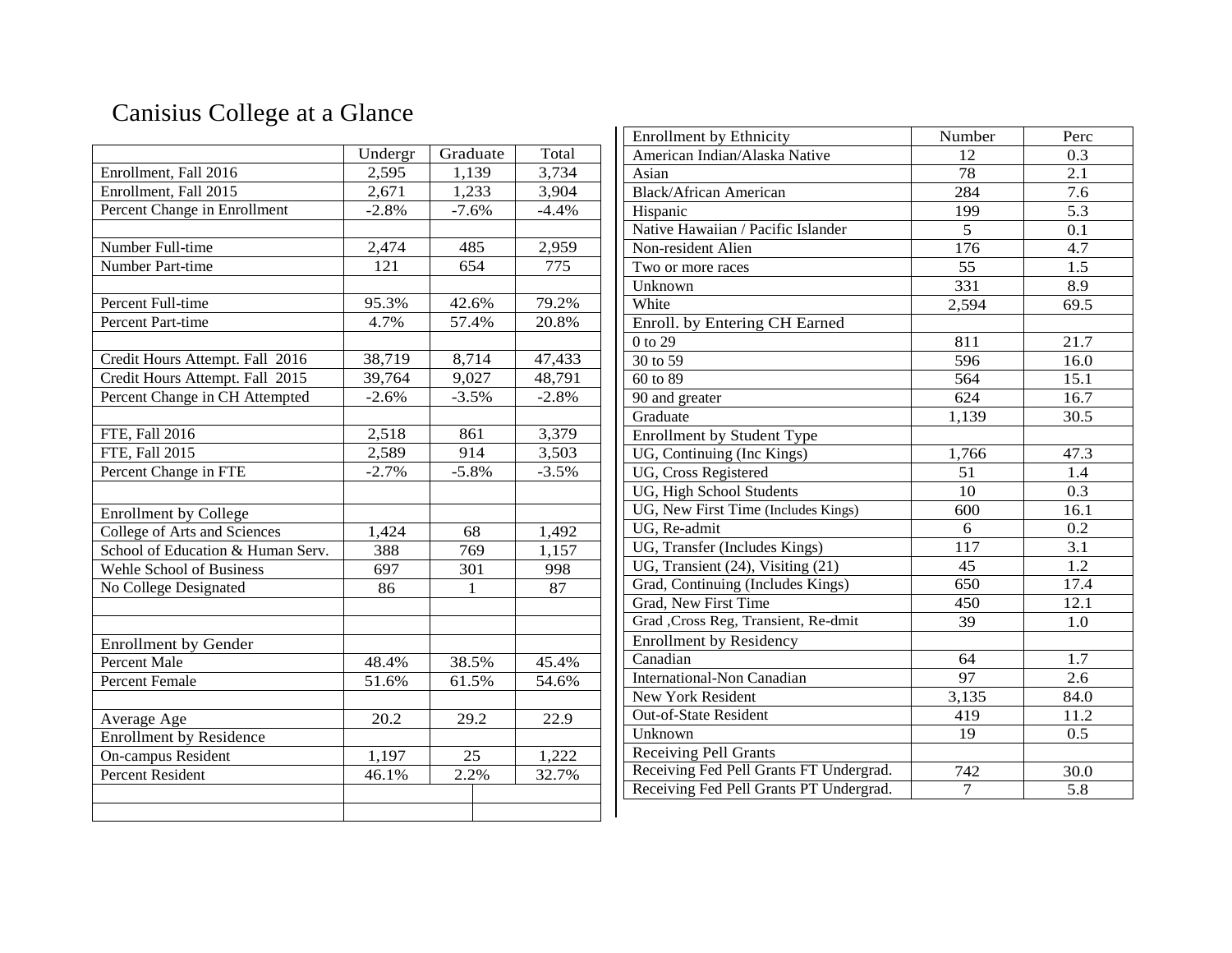## ENROLLMENTS BY MAJOR

## \*Includes double counting COLLEGE OF ARTS & SCIENCES

Undergraduate Programs

| Code                       | Major                                                         | Count          |
|----------------------------|---------------------------------------------------------------|----------------|
| <b>ABEC</b>                | Animal Behavior                                               | 227            |
| AHM                        | <b>Art History</b>                                            | 4              |
| <b>ANT</b>                 | Anthropology                                                  | 11             |
| <b>BCH</b>                 | Biochemistry                                                  | 41             |
| <b>BCHA</b>                | Biochemistry, ACS Certified                                   | 2              |
| BIF                        | <b>Bioinformatics</b>                                         | 13             |
| <b>BIO</b>                 | <b>Biology</b>                                                | 234            |
| <b>CHM</b>                 | Chemistry                                                     | 27             |
| <b>CHM</b>                 | Chemistry, ACS Certified                                      | 5              |
| <b>CHM</b>                 | Chemistry, Health Professions                                 | 16             |
| <b>CLSG</b>                | Classics, Greek                                               | 2              |
| CLS                        | Classics                                                      | 5              |
| CLSL                       | Classics, Latin                                               | 1              |
| COM                        | <b>Communication Studies</b>                                  | 118            |
| <b>CRJ</b>                 | Criminal Justice                                              | 102            |
| <b>CRW</b>                 | <b>Creative Writing</b>                                       | 34             |
| <b>CSC</b>                 | Computer Science                                              | 65             |
| <b>CSC1</b><br>CSCC        | <b>Computer Science</b>                                       | 0              |
|                            | <b>Computer Science Certificate</b>                           | $\theta$       |
| <b>DMA</b>                 | Digital Media Arts                                            | 81             |
| <b>EN22</b>                | Pre-engineering $2+2$                                         | $\overline{0}$ |
| <b>EN32</b>                | Pre-engineering $3+2$                                         | 8              |
| <b>ENG</b>                 | English                                                       | 56             |
| <b>ENGR</b>                | Pre-Engineering                                               | 9              |
| <b>ENV</b>                 | <b>Environmental Sciences</b>                                 | 18             |
| <b>EUR</b>                 | <b>European Studies</b>                                       | 5              |
| <b>EVST</b>                | <b>Environmental Studies</b>                                  | 22             |
| <b>FRC</b>                 | French                                                        | 9              |
| GER                        | German                                                        | 8              |
| <b>HIS</b>                 | History                                                       | 35             |
| <b>INT</b>                 | <b>International Relations</b>                                | 46             |
| <b>JRN</b>                 | Journalism                                                    | 34             |
| LAS                        | <b>Latin American Studies</b>                                 | 4<br>29        |
| MAT                        | <b>Mathematics</b>                                            | 4              |
| <b>MATS</b><br><b>MLSC</b> | Mathematics & Statistics<br><b>Medical Laboratory Science</b> | 13             |
| <b>MUS</b>                 | Music                                                         | 9              |
| <b>MUSP</b>                | Music Performance                                             | 2              |
| PHI                        | Philosophy                                                    | 0              |
| <b>PHIH</b>                | Philosophy, Hypatian Scholar                                  | 6              |
| PHII                       | Philosophy, Ignation Scholar                                  | 5              |
| <b>PHY</b>                 | Physics                                                       | 10             |
| <b>PSC</b>                 | <b>Political Science</b>                                      | 92             |
| <b>PSY</b>                 | Psychology                                                    | 254            |
| <b>RST</b>                 | <b>Religious Studies</b>                                      | $\overline{4}$ |
| SOC                        | Sociology                                                     | 45             |
| <b>SPA</b>                 | Spanish                                                       | 20             |
| <b>SSA</b>                 | Social Sciences (AA), Adult Academic                          | 0              |
| SSC                        | Social Sciences (BA), Adult Academic                          | 0              |
| <b>UND</b>                 | Undecided                                                     | 84             |
| <b>URS</b>                 | Urban Studies                                                 | 7              |
| WST                        | Women's Studies, Certificate                                  | 0              |
|                            |                                                               |                |

#### Graduate Programs

| Code   | Major                                         | Count |
|--------|-----------------------------------------------|-------|
| ANZO   | Anthrozoology                                 |       |
| ASNM I | Arts & Sciences Non-Matriculated              |       |
|        | $\mid$ COMG $\mid$ Communication & Leadership |       |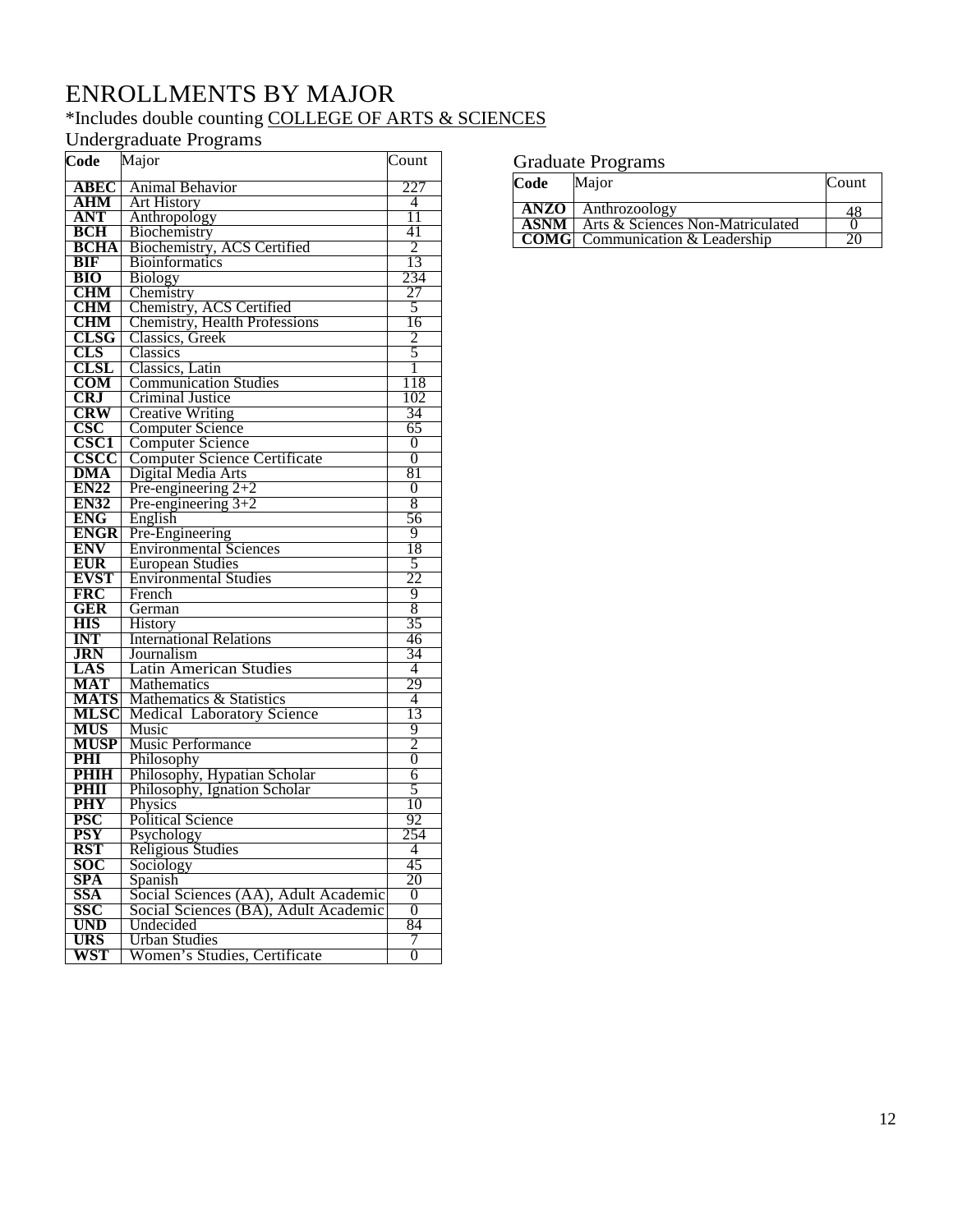## ENROLLMENTS BY MAJOR

\*Includes double counting

## SCHOOL OF EDUCATION & HUMAN SERVICES

## Undergraduate Programs

| Code             | Major                                   | Count          |
|------------------|-----------------------------------------|----------------|
| <b>ATM</b>       | <b>Athletic Training</b>                | 41             |
| <b>ECCH</b>      | Early Childhood/Childhood Education     | 25             |
| <b>EDAD</b>      | <b>Adolescent Education</b>             | 35             |
| <b>EDCH</b>      | Childhood Education                     | 6              |
| EDEC             | <b>Early Childhood Education</b>        | $\overline{0}$ |
| IEW              | Health & Wellness                       | 94             |
| <b>HUSR</b>      | <b>Human Services</b>                   | 37             |
| <b>INDI</b>      | Leadership/Comm. For Organization       | $\overline{0}$ |
| PEHL             | Physical/Health Education               | 19             |
| <b>PEM</b>       | <b>Physical Education</b>               | 0              |
| <b>PESS</b>      | <b>Physical Education Sport Studies</b> | 4              |
| PHED             | Physical Education, Birth-12            |                |
| PS1              | CC2CC - NCCC Radiologic                 | 0              |
| PS5              | <b>CC2CC - GCC Respiratory</b>          | 0              |
| PS8              | Professional Tech Studies               | 0              |
| PS9              | Professional Tech Studies               | 0              |
| <b>PS11</b>      | <b>Professional Technical Studies</b>   | 0              |
| <b>PS14</b>      | <b>Professional Technical Studies</b>   | 0              |
| <b>PS15</b>      | Professional Technical Studies          | 0              |
| SPE <sub>1</sub> | Special Education, Grades 1-6           | 33             |
| <b>SPEB</b>      | Special Education, Birth-2              | $\theta$       |
| SPMT             | <b>Sport Management</b>                 | 100            |
| UND              | Undecided                               |                |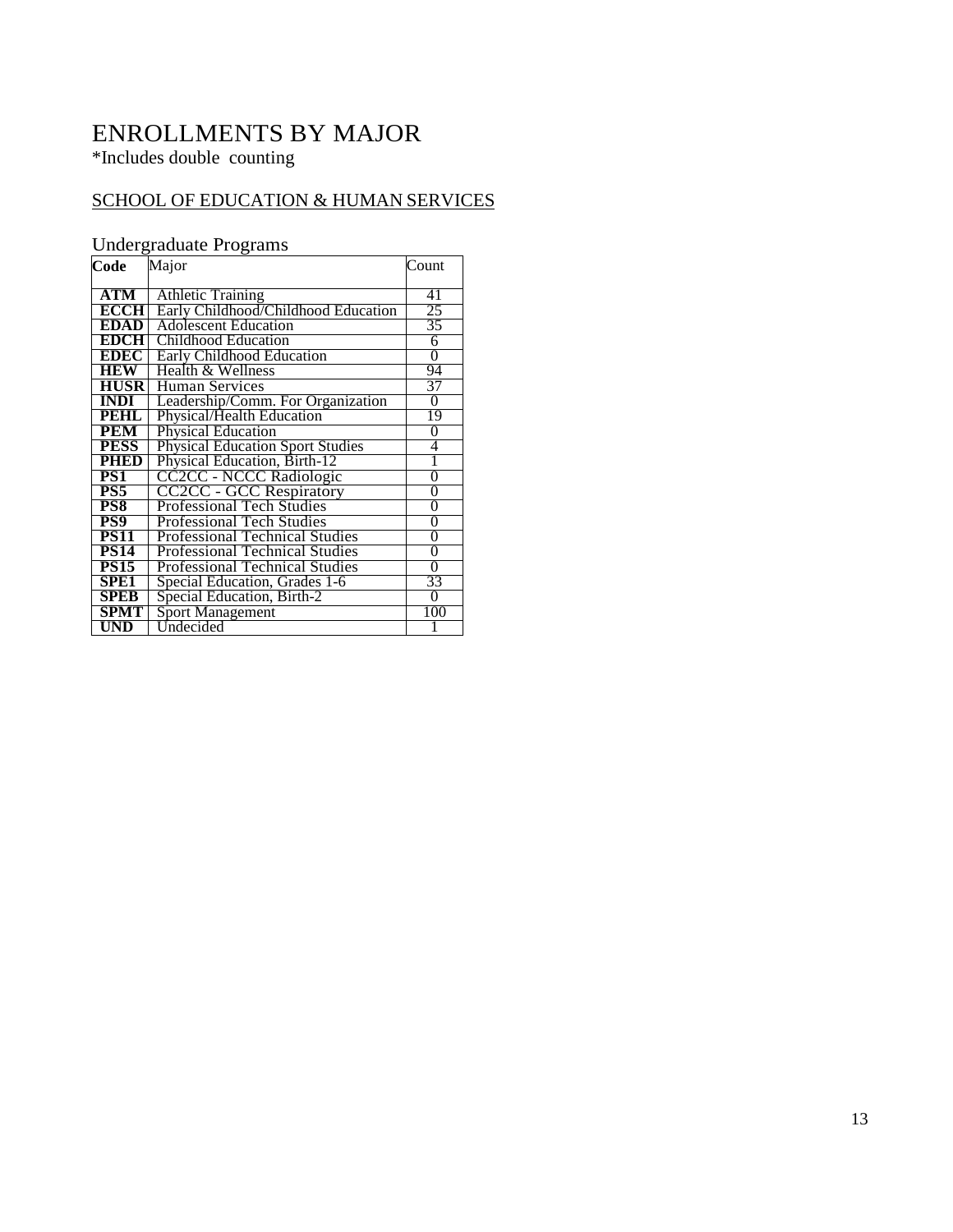## SCHOOL OF EDUCATION & HUMAN SERVICES

#### Graduate Programs

| Code             | Major                                      | Count          |
|------------------|--------------------------------------------|----------------|
| AUE              | <b>Adolescence Education</b>               | 15             |
| <b>AUE1</b>      | <b>Adolescence Urban Education</b>         | $\overline{0}$ |
| <b>AUE3</b>      | Adolescence Urban Ed TESOL                 | $\overline{0}$ |
| AUE4             | Adolescence Urban Bilingual Ed             | $\overline{0}$ |
| <b>CLMH</b>      | <b>Clinical Mental Health Counseling</b>   | 86             |
| <b>CMHC</b>      | <b>Community Mental Health</b>             | 3              |
| CSH              | Community & School Health                  | 16             |
| CSP              | <b>College Student Personnel</b>           | 45             |
| <b>CUA1</b>      | Childhood Urban Ed                         | $\overline{0}$ |
| <b>CUA2</b>      | Childhood Urban Sp Ed                      | 0              |
| <b>CUA3</b>      | Childhood Ed TESOL                         | $\overline{0}$ |
| <b>CUA4</b>      | Childhood Urban Bilingual Ed               | $\overline{0}$ |
| <b>CUE</b>       | Childhood Education                        | 26             |
| ECU              | Early Childhood Educationm,                | 2              |
| <b>EDA</b>       | School/Administration Supervision          | $\overline{1}$ |
| <b>EDAD</b>      | <b>Adolescent Education</b>                | 4              |
| <b>EDAO</b>      | <b>Educational Administration, On-line</b> | 21             |
| <b>EDBM</b>      | <b>Business &amp; Marketing Education</b>  | 0              |
| <b>EDC</b>       | Counseling & Human Services                | $\overline{0}$ |
| <b>EDCH</b>      | Childhood Education                        | $\frac{3}{5}$  |
| EDD              | Deaf Education                             |                |
| EDD1             | Deaf Education Grades $1 - 6$              | $\overline{5}$ |
| EDD7             | Deaf Education Grades 7 - 12               | $\overline{0}$ |
| <b>EDDI</b>      | Differentiated Instruction                 | 18             |
| <b>EDG</b>       | <b>General Education</b>                   | 0              |
| <b>EDN</b>       | General Education, Non-matriculated        | 12             |
| EDT              | <b>Education Technologies, Certificate</b> | 18             |
| EDT <sub>2</sub> | Education Tech & Emerging Medias           | 6              |
| EDTL             | Teacher Leader Certificate                 | $\overline{0}$ |
| GEEX             | <b>Gifted Education Extension</b>          | $\overline{0}$ |
| HHP              | Health & Human Performance                 | 23             |
| HIT              | <b>Health Information Technology</b>       | 8              |
| <b>LTCY</b>      | Literacy                                   | 11             |
| <b>MCXT</b>      | Middle Childhood Extension                 | 0              |

| <b>MSA</b>  | Sport Administration                                                   | 39             |
|-------------|------------------------------------------------------------------------|----------------|
| <b>NDEG</b> | Non-Degree (OPS)                                                       | $\overline{0}$ |
| NTC1        | <b>Applied Nutriton Cert, Track 1</b>                                  | 0              |
| <b>NTR</b>  | <b>Applied Nutrition</b>                                               | 17             |
| NTR1        | <b>Applied Nutrition, Track 1</b><br><b>Applied Nutrition, Track 2</b> | 0              |
| NTR2        |                                                                        | 0              |
| <b>ONBE</b> | <b>Bilingual Education</b>                                             | 5              |
| <b>ONBS</b> | <b>Bilingual Special Ed</b>                                            | 0              |
| <b>ONES</b> | TESOL                                                                  | 65             |
| <b>ONLT</b> | Literacy, On-line                                                      | 39             |
| <b>ONPE</b> | Physical Education, On-line                                            | 45             |
| ONSA        | Sport Administration, On-line                                          | 75             |
| ONSB        | School Building Leadership, On-line                                    | 65             |
| <b>ONSD</b> | School District Leadership, On-line                                    | 41             |
| <b>ONTS</b> | <b>TESOL Special Education</b>                                         | $\overline{0}$ |
| <b>OSBD</b> | School Bldg/District Leader, On-line                                   | 0              |
| OTT         | Online Teaching & Training                                             | $\overline{0}$ |
| PEM         | <b>Physical Education</b>                                              | $\overline{0}$ |
| PHED        | Physical Education, Birth-12                                           | 14             |
| <b>READ</b> | <b>Reading Certification</b>                                           | 0              |
| <b>RES</b>  | <b>Respiratory Care</b>                                                | 13             |
| <b>RES1</b> | Respiratory Care, Track 1(OPS)                                         | $\overline{0}$ |
| <b>RES2</b> | <b>Respiratory Care, Track 2(OPS)</b>                                  | $\overline{0}$ |
| SAC         | <b>School Agency Counseling</b>                                        | 34             |
| <b>SBDL</b> | School Buiding/District Leader                                         | 1              |
| SBL         | School Building Leadership                                             | $\frac{1}{3}$  |
| SDL         | School District Leadership                                             |                |
| SPE         | <b>Special Education</b>                                               | 12             |
| SPE1        | Special Ed/Childhood Ed, Grades 1-6                                    | $\overline{2}$ |
| <b>SPE7</b> | Special Education, Adolescent                                          | 0              |
| SPEA        | Special Education, Advanced                                            | Ī              |
| SPM1        | Special Education, Childhood                                           | Ī              |
| SPM7        | Special Education, Adolescence                                         | $\overline{2}$ |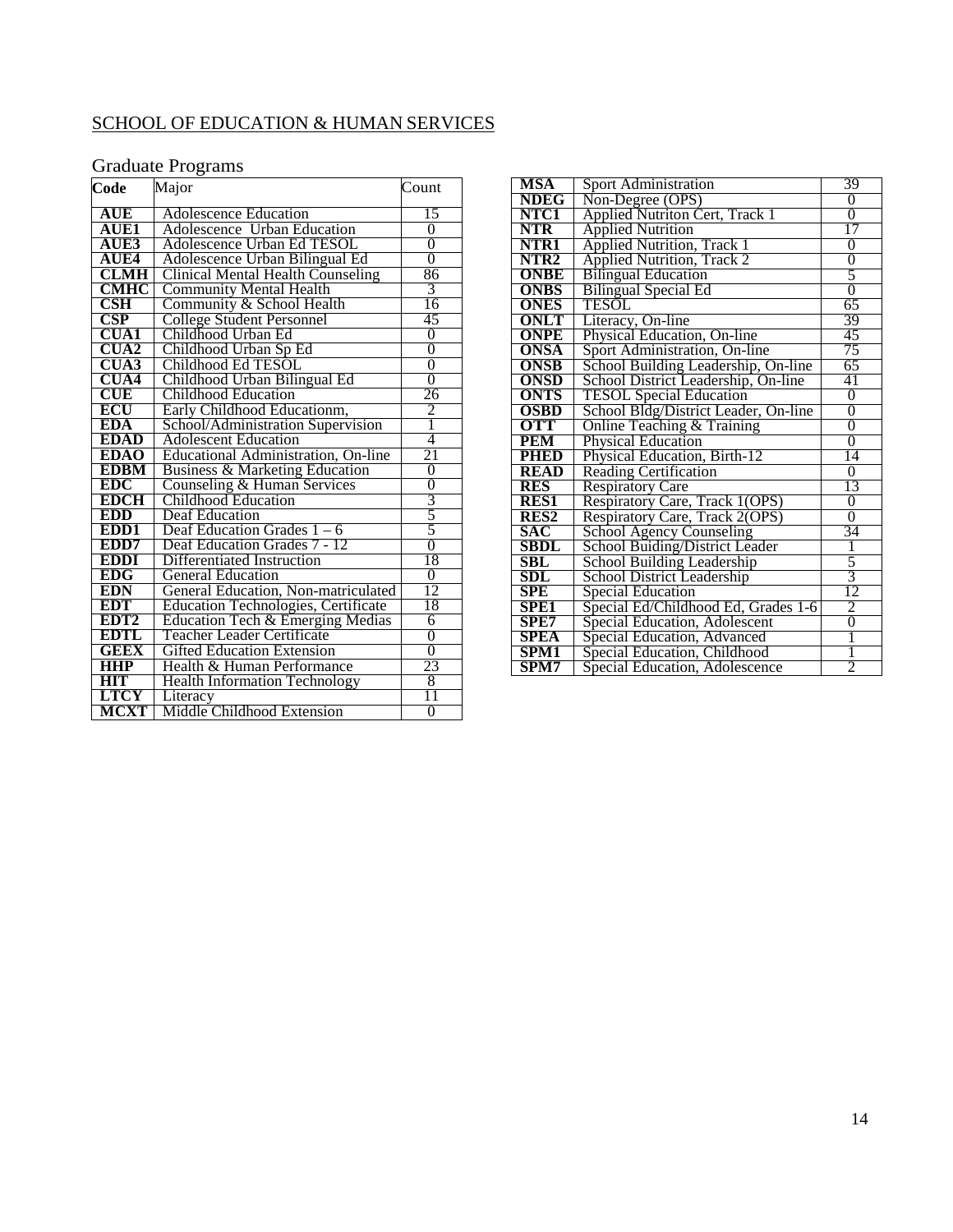| Department                                    | Undergrad | Graduate | Total | $%$ of<br>School | $%$ of<br>College |
|-----------------------------------------------|-----------|----------|-------|------------------|-------------------|
| Animal Behavior                               | 926       | 302      | 1228  | 4.4%             | 2.6%              |
| <b>Biology</b>                                | 2736      |          | 2736  | 9.7%             | 5.8%              |
| Chemistry                                     | 1257      |          | 1257  | 4.5%             | 2.7%              |
| Classics                                      | 537       |          | 537   | 1.9%             | 1.1%              |
| <b>Communication Studies</b>                  | 2339      | 153      | 2492  | 8.8%             | 5.3%              |
| <b>Computer Science</b>                       | 528       |          | 528   | 1.9%             | 1.1%              |
| English                                       | 1980      |          | 1980  | 7.0%             | 4.2%              |
| Fine Arts                                     | 1364      |          | 1364  | 4.8%             | 2.9%              |
| <b>First Year Seminar</b>                     | 1365      |          | 1365  | 4.8%             | 2.9%              |
| History                                       | 1683      |          | 1683  | 6.0%             | 3.6%              |
| Mathematics & Statistics                      | 2015      |          | 2015  | 7.2%             | 4.3%              |
| <b>Military Science</b>                       | 288       |          | 288   | 1.0%             | 0.6%              |
| <b>Modern Languages</b>                       | 855       |          | 855   | 3.0%             | 1.8%              |
| Philosophy                                    | 2133      |          | 2133  | 7.6%             | 4.5%              |
| Physics                                       | 514       |          | 514   | 1.8%             | 1.1%              |
| <b>Political Science</b>                      | 1027      |          | 1027  | 3.6%             | 2.2%              |
| Psychology                                    | 2206      |          | 2206  | 7.8%             | 4.7%              |
| Religious Studies & Theology                  | 1914      |          | 1914  | 6.8%             | 4.1%              |
| Sociology, Anthropology & Criminal<br>Justice | 1768      |          | 1768  | 6.3%             | 3.8%              |
| Undeclared & Dean of Arts & Science           | 288       |          | 288   | 1.0%             | 0.6%              |
| Arts & Sciences                               | 27723     | 455      | 28178 |                  | 59.8%             |

## CREDIT HOURS BY DEPARTMENT AND SCHOOL

| Department                         | Undergrad. | Graduate | Total | $%$ of<br>School | $%$ of<br>College |
|------------------------------------|------------|----------|-------|------------------|-------------------|
| Counseling & Human Services        |            | 1086     | 1086  | 12.1%            | 2.3%              |
| Teacher Education (1)              | 1425       | 741      | 2166  | 24.1%            | 4.6%              |
| Graduate Education & Leadership    |            | 2093     | 2093  | 23.3%            | 4.4%              |
| Kinesiology                        | 1958       | 1155     | 3113  | 34.7%            | 6.6%              |
| Office of Professional Studies (2) |            | 523      | 523   | 5.8%             | 1.1%              |
| Education & Human Services         | 3383       | 5598     | 8981  |                  | 19.1%             |

| Department                        | Undergrad. | Graduate | Total | $%$ of<br>School | $%$ of<br>College |
|-----------------------------------|------------|----------|-------|------------------|-------------------|
| Accounting                        | 1261       | 950      | 2211  | 22.6%            | 4.7%              |
| Economics & Finance               | 2802       | 650      | 3452  | 35.2%            | 7.3%              |
| <b>Graduate Business Programs</b> |            |          |       | 0.0%             | 0.0%              |
| Management                        | 1644       | 699      | 2343  | 23.9%            | 5.0%              |
| Marketing & Information Systems   | 1302       | 486      | 1788  | 18.3%            | 3.8%              |
| Wehle School of Business          | 7009       | 2788     | 9797  |                  | 20.8%             |

| Department                           | Undergrad. | Graduate | Total | $%$ of<br>School | $%$ of<br>College |
|--------------------------------------|------------|----------|-------|------------------|-------------------|
| Unaffiliated-Immersion Courses-Misc. | 142        |          | 14Z   | N/A              | 0.5%              |
| <b>CANISIUS COLLEGE</b>              | 38257      | 8841     | 47098 |                  |                   |

(1)Starting in 2012 (201230) "Adolescence Ed". & "Education" are Combined in "Teacher Education".

(2) Office of Professional Studiesis a Department in Education & Human Services.

Any gross total differences due to program rounding.